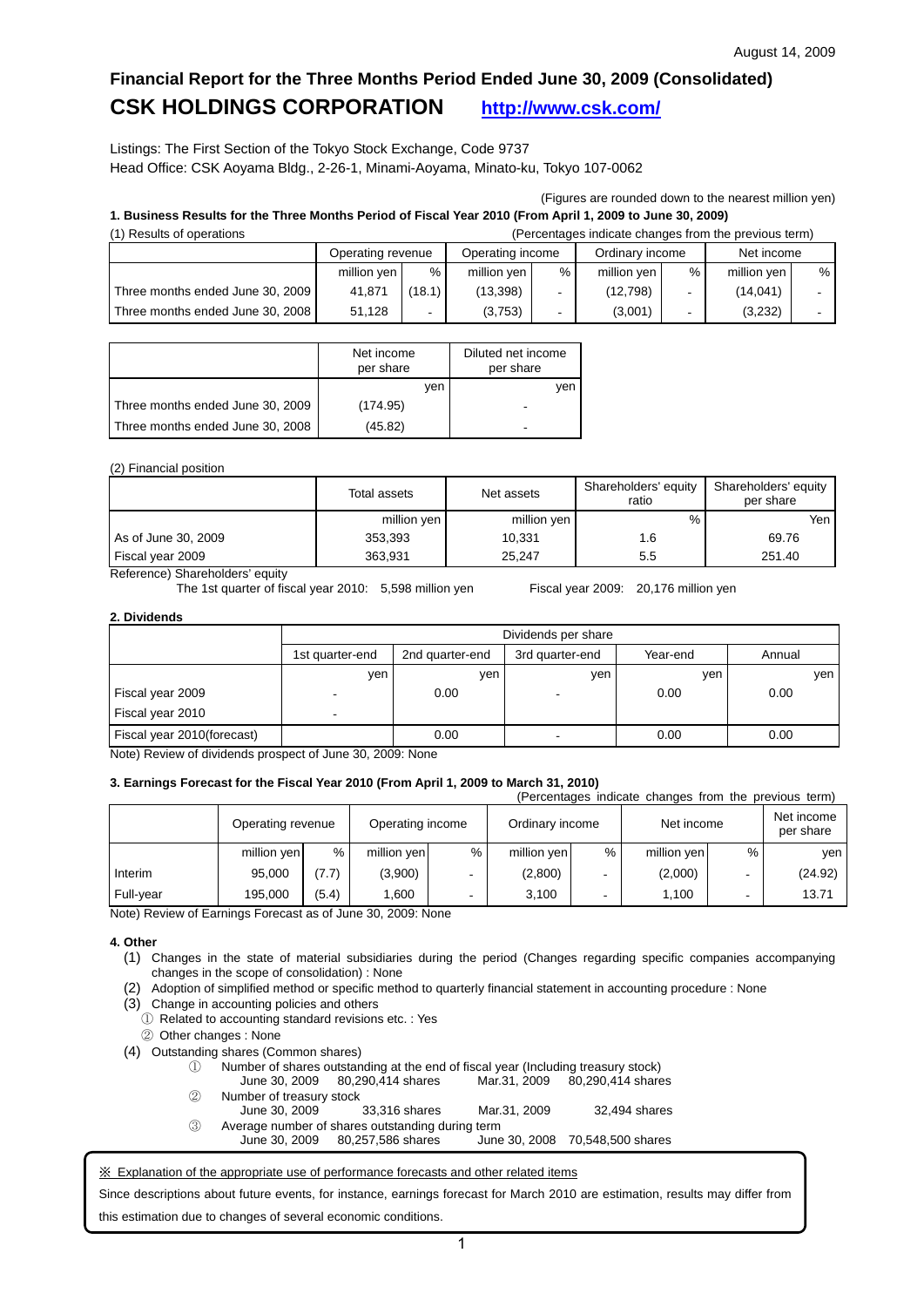## **Consolidated Balance Sheets**

|                                                               |                                                          | (millions of yen)                        |
|---------------------------------------------------------------|----------------------------------------------------------|------------------------------------------|
|                                                               | Fiscal year 2010<br>1st quarter<br>(As of June 30, 2009) | Fiscal year 2009<br>(As of Mar.31, 2009) |
| Assets                                                        |                                                          |                                          |
| <b>Current assets</b>                                         |                                                          |                                          |
| Cash and time deposits                                        | 28,549                                                   | 36,309                                   |
| Notes and accounts receivable                                 | 17,274                                                   | 27,680                                   |
| Marketable securities                                         | 11,819                                                   | 11,159                                   |
| Venture capital investments                                   | 2,612                                                    | 2,144                                    |
| Inventories                                                   | 5,483                                                    | 4,146                                    |
| Deferred income taxes                                         | 3,850                                                    | 2,905                                    |
| Investments related to financial services                     | 95,198                                                   | 101,940                                  |
| Cash segregated as deposits related to<br>securities business | 28,537                                                   | 26,810                                   |
| Trading assets related to securities business                 | 14,896                                                   | 6,859                                    |
| Receivables related to margin transactions                    | 28,097                                                   | 20,503                                   |
| Other current assets                                          | 29,022                                                   | 28,606                                   |
| Allowance for losses on investment securities                 |                                                          | (46)                                     |
| Allowance for doubtful accounts                               | (476)                                                    | (419)                                    |
| Total current assets                                          | 264,866                                                  | 268,599                                  |
| <b>Fixed assets</b>                                           |                                                          |                                          |
| Tangible fixed assets                                         | 39,854                                                   | 40,009                                   |
| Intangible fixed assets                                       | 5,868                                                    | 6,626                                    |
| Investments and other assets                                  |                                                          |                                          |
| Investments in securities                                     | 29,788                                                   | 34,925                                   |
| Other assets                                                  | 13,567                                                   | 14,353                                   |
| Allowance for doubtful accounts                               | (552)                                                    | (583)                                    |
| Total investments and other assets                            | 42,803                                                   | 48,695                                   |
| <b>Total fixed assets</b>                                     | 88,527                                                   | 95,331                                   |
| <b>Total assets</b>                                           | 353,393                                                  | 363,931                                  |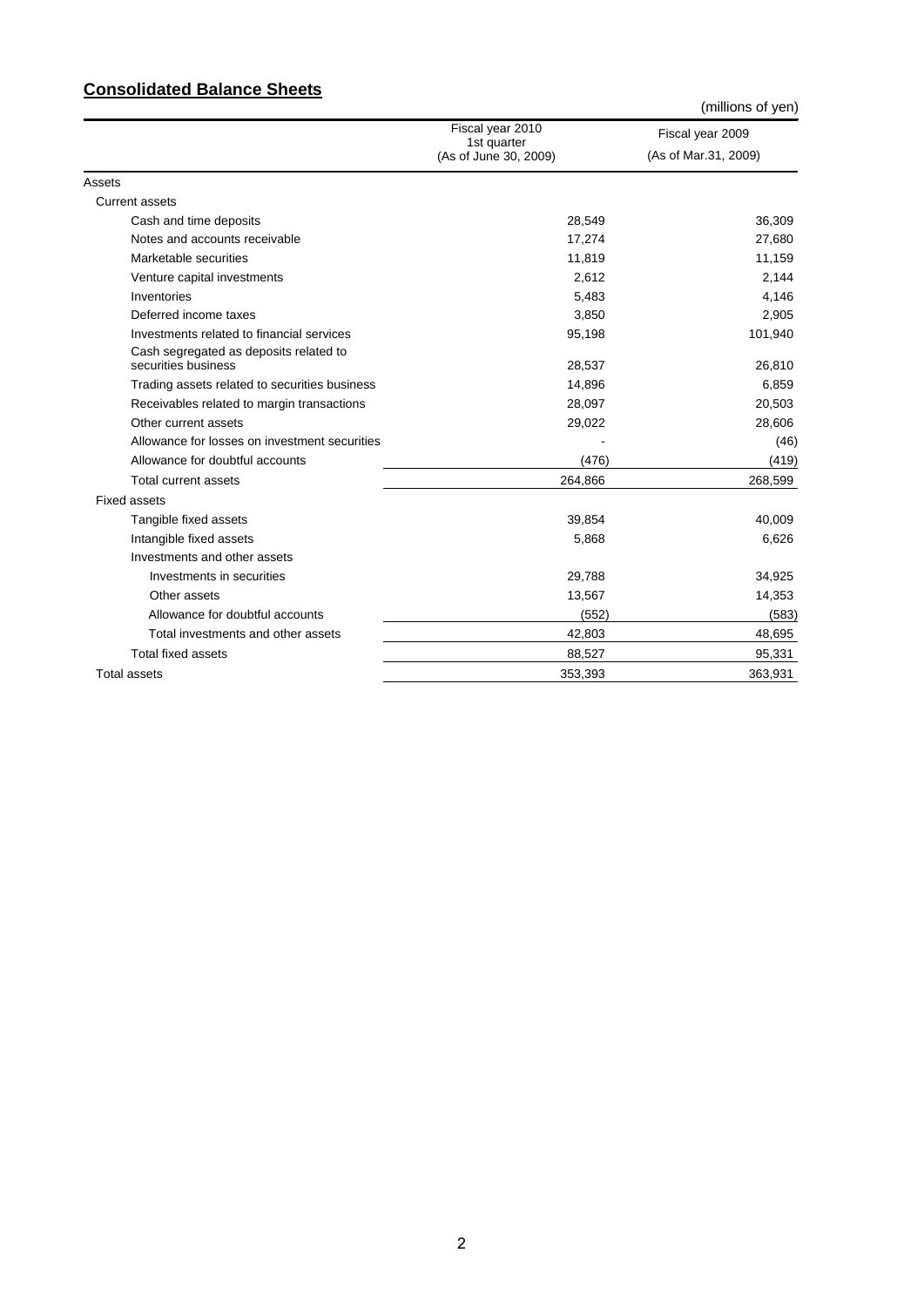|                                                                                    |                                      | (millions of yen)    |
|------------------------------------------------------------------------------------|--------------------------------------|----------------------|
|                                                                                    | Fiscal year 2010                     | Fiscal year 2009     |
|                                                                                    | 1st quarter<br>(As of June 30, 2009) | (As of Mar.31, 2009) |
| Liabilities                                                                        |                                      |                      |
| <b>Current liabilities</b>                                                         |                                      |                      |
| Accounts payable                                                                   | 5,634                                | 8,678                |
| Short-term bank loans payable                                                      | 83,110                               | 78,423               |
| Accrued income taxes                                                               | 660                                  | 1,347                |
| Deposits received of prepaid cards                                                 | 50,419                               | 50,761               |
| Accrued bonuses to employees                                                       | 2,923                                | 5,763                |
| Allowance for anticipated losses on                                                |                                      |                      |
| contracts                                                                          | 1,436                                | 1,836                |
| Allowance for loss on cancellation penalty                                         | 1,811                                | 1,811                |
| Liabilities related to financial services                                          | 40,219                               | 41,016               |
| Trading liabilities related to securities                                          |                                      |                      |
| business                                                                           | 1,357                                | 542                  |
| Payable related to margin transactions<br>Deposits received and guarantee deposits | 17,029                               | 13,865               |
| received from customers related to                                                 |                                      |                      |
| securities business<br>Other current liabilities                                   | 36,326                               | 33,121               |
|                                                                                    | 20,443                               | 19,407               |
| Total current liabilities                                                          | 261,372                              | 256,575              |
| Long-term liabilities                                                              |                                      |                      |
| Corporate bonds payable                                                            | 20,000                               | 20,000               |
| Convertible bonds payable                                                          | 56,792                               | 56,792               |
| Accrued employees' retirement benefits                                             | 277                                  | 274                  |
| Accrued directors' retirement benefits                                             | 66                                   | 114                  |
| Other long-term liabilities                                                        | 3,875                                | 4,056                |
| Total long-term liabilities                                                        | 81,011                               | 81,237               |
| Statutory reserve                                                                  |                                      |                      |
| Reserve for financial products transaction<br>liabilities                          | 678                                  | 870                  |
| Total statutory reserve                                                            | 678                                  | 870                  |
| <b>Total liabilities</b>                                                           | 343,062                              | 338,684              |
| Net assets                                                                         |                                      |                      |
|                                                                                    |                                      |                      |
| Shareholders' equity                                                               |                                      |                      |
| Common stock                                                                       | 73,225                               | 73,225               |
| Capital surplus                                                                    | 30,763                               | 30,763               |
| Retained earnings                                                                  | (94, 354)                            | (80, 313)            |
| Treasury stock, at cost                                                            | (68)                                 | (68)                 |
| Total shareholders' equity                                                         | 9,566                                | 23,607               |
| Valuation, translation adjustments and other                                       |                                      |                      |
| Net unrealized losses on securities                                                | (765)                                | (990)                |
| Foreign currency translation adjustments                                           | (3,201)                              | (2, 440)             |
| Total valuation, translation adjustments and                                       |                                      |                      |
| other                                                                              | (3,967)                              | (3, 430)             |
| Minority interests                                                                 | 4,733                                | 5,070                |
| Total net assets                                                                   | 10,331                               | 25,247               |
|                                                                                    |                                      |                      |
| Total liabilities and net assets                                                   | 353,393                              | 363,931              |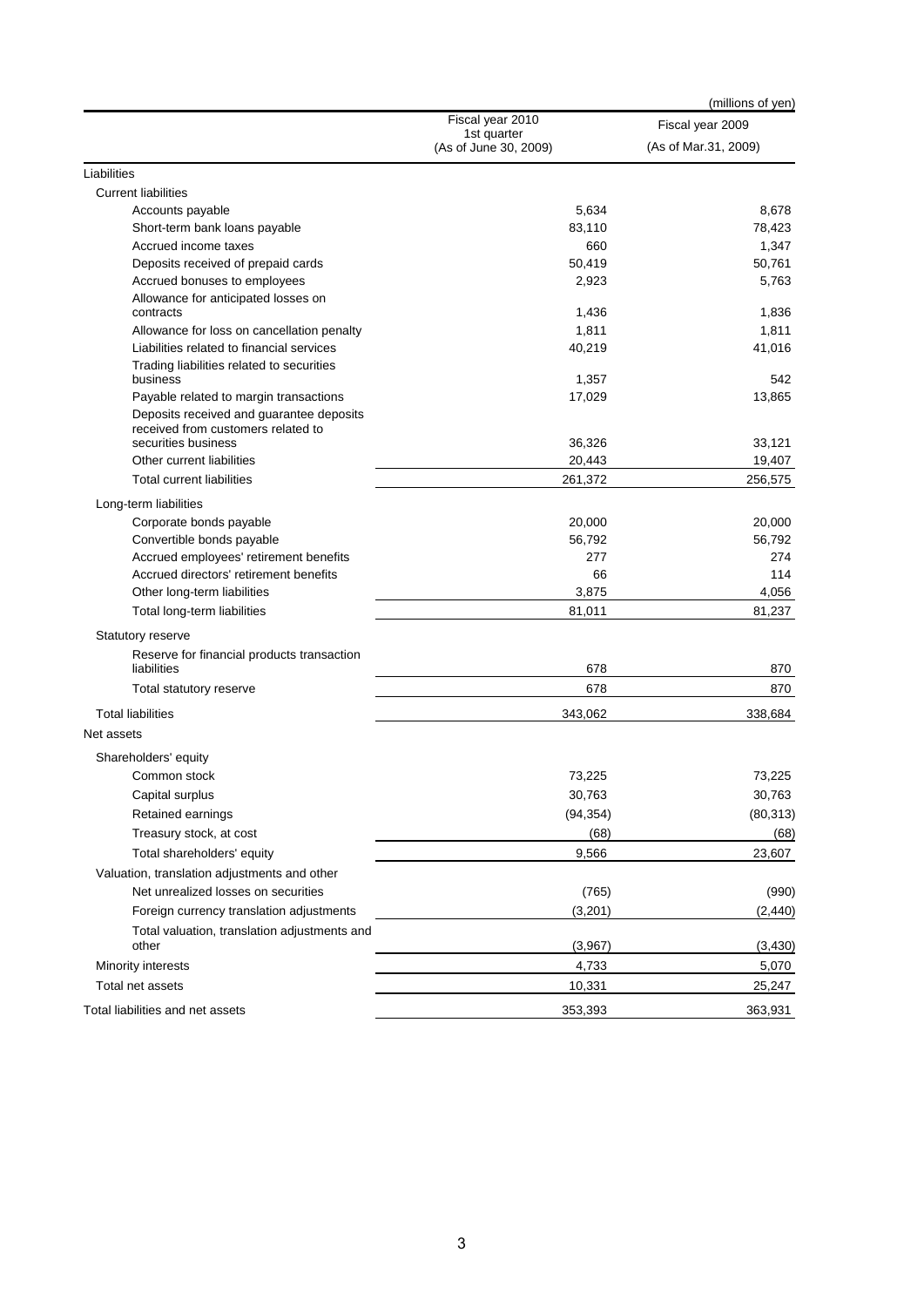# **Consolidated Statements of Operations**

|                                                                              |                                                           | (millions of yen)                                         |
|------------------------------------------------------------------------------|-----------------------------------------------------------|-----------------------------------------------------------|
|                                                                              | Fiscal year 2009<br>From Apr. 1, 2008<br>To June 30, 2008 | Fiscal year 2010<br>From Apr. 1, 2009<br>To June 30, 2009 |
| Operating revenue                                                            | 51,128                                                    | 41,871                                                    |
| Operating costs                                                              | 37,258                                                    | 40,231                                                    |
| Gross profits                                                                | 13,869                                                    | 1,639                                                     |
| Selling, general and administrative expenses                                 | 17,623                                                    | 15,038                                                    |
| <b>Operating loss</b>                                                        | (3,753)                                                   | (13, 398)                                                 |
| Non-operating income                                                         |                                                           |                                                           |
| Interest income                                                              | 13                                                        | 11                                                        |
| Dividend income                                                              | 256                                                       | 159                                                       |
| Foreign exchange gains                                                       | 148                                                       |                                                           |
| Hoard profit of prepaid card                                                 | 232                                                       | 290                                                       |
| <b>Others</b>                                                                | 299                                                       | 388                                                       |
| Total non-operating income                                                   | 951                                                       | 850                                                       |
| Non-operating expenses                                                       |                                                           |                                                           |
| Interest expenses                                                            | 1                                                         | 6                                                         |
| Loss on sales of investment in securities                                    | 57                                                        |                                                           |
| Foreign exchange losses<br>Provision for accrued employees' retirement       |                                                           | 76                                                        |
| benefits                                                                     | 65                                                        | 65                                                        |
| Others                                                                       | 74                                                        | 102                                                       |
| Total non-operating expenses                                                 | 199                                                       | 251                                                       |
| Ordinary loss                                                                | (3,001)                                                   | (12,798)                                                  |
| Extraordinary gains                                                          |                                                           |                                                           |
| Gain from transfer of business<br>Reversal of reserve for financial products |                                                           | 180                                                       |
| transaction liabilities                                                      | 716                                                       | 186                                                       |
| Others                                                                       | 31                                                        | 446                                                       |
| Total extraordinary gains                                                    | 747                                                       | 813                                                       |
| <b>Extraordinary losses</b>                                                  |                                                           |                                                           |
| Loss on impairment of fixed assets                                           | 923                                                       | 489                                                       |
| Loss on sales of investments in securities                                   |                                                           | 653                                                       |
| Others                                                                       | 337                                                       | 598                                                       |
| Total extraordinary losses                                                   | 1,261                                                     | 1,741                                                     |
| Loss before income taxes and minority interests                              | (3, 515)                                                  | (13, 727)                                                 |
| Income taxes: Current                                                        | 301                                                       | 280                                                       |
| Income taxes: Deferred                                                       | (399)                                                     | 56                                                        |
| Total income taxes                                                           | (98)                                                      | 336                                                       |
| Minority interests in net loss                                               | (184)                                                     | (22)                                                      |
| Net loss                                                                     | (3,232)                                                   | (14, 041)                                                 |
|                                                                              |                                                           |                                                           |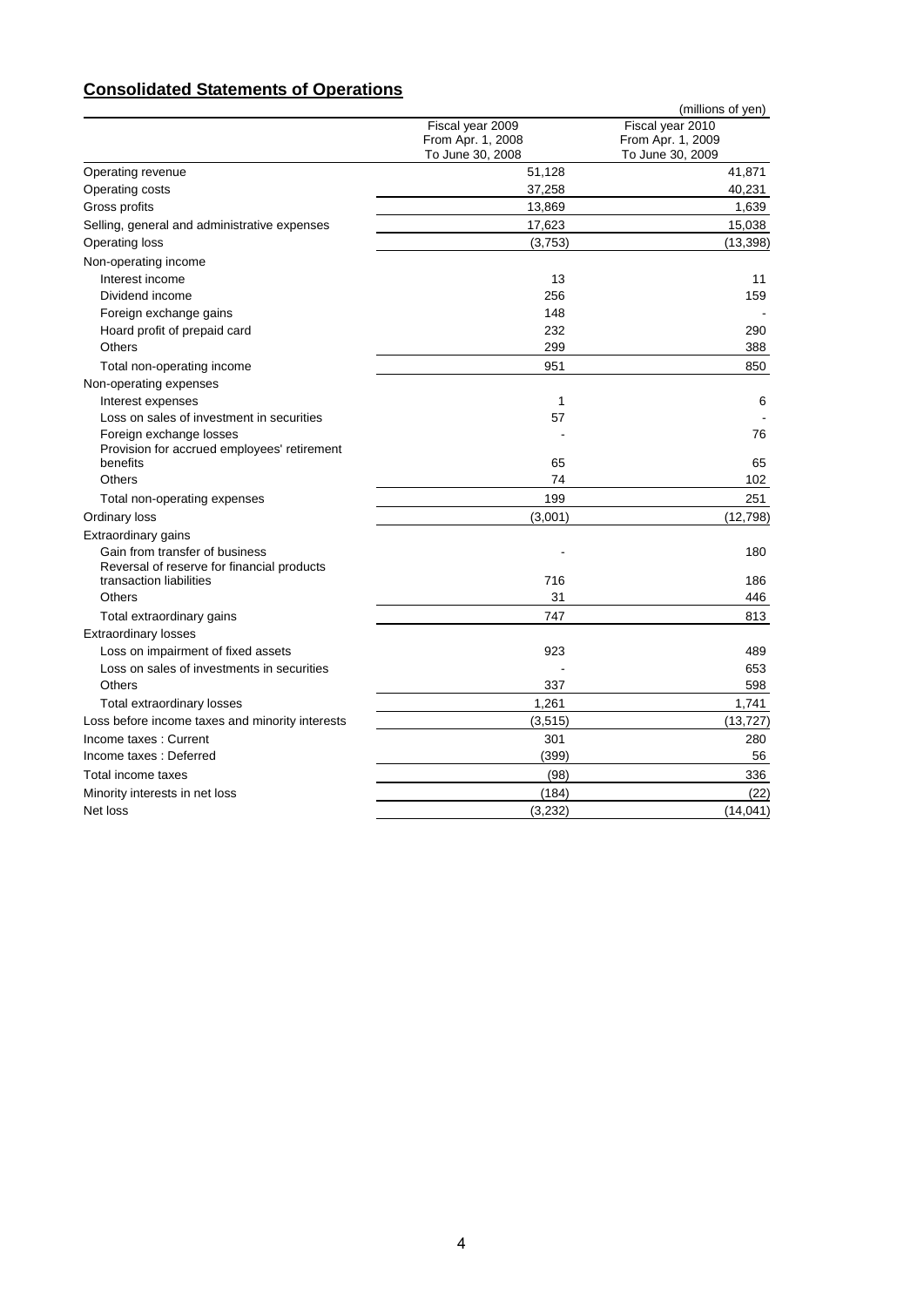# **Consolidated Statements of Cash Flows**

| באסו דופסים שנוסחוטות שהשפח של הא                                                                                         |                                             | (millions of yen)                           |
|---------------------------------------------------------------------------------------------------------------------------|---------------------------------------------|---------------------------------------------|
|                                                                                                                           | For the three months<br>ended June 30, 2008 | For the three months<br>ended June 30, 2009 |
| Cash flows from operating activities                                                                                      |                                             |                                             |
| Loss before income taxes and minority interests                                                                           | (3,515)                                     | (13, 727)                                   |
| Depreciation                                                                                                              | 1,552                                       | 1,391                                       |
| Loss on impairment of fixed assets                                                                                        | 923                                         | 489                                         |
| Amortization of goodwill                                                                                                  | 99                                          | 44                                          |
| Increase (decrease) in allowances and decrease (increase) in<br>prepaid pension costs                                     | (3,068)                                     | (2,975)                                     |
| Increase (decrease) in reserve for financial products<br>transaction liabilities                                          | (716)                                       | (186)                                       |
| Interest and dividend income                                                                                              | (685)                                       | (450)                                       |
| Interest expenses                                                                                                         | 396                                         | 925                                         |
| Decrease (increase) in accounts receivable                                                                                | 6,606                                       | 10,405                                      |
| Decrease (increase) in inventories                                                                                        | (2,603)                                     | (1, 337)                                    |
| Increase (decrease) in accounts payable                                                                                   | (2,281)                                     | (3,044)                                     |
| Increase (decrease) in deposits received of<br>prepaid cards                                                              | 978                                         | (342)                                       |
| Decrease (increase) in venture capital investments                                                                        | (1,077)                                     | (465)                                       |
| Decrease (increase) in investments related to financial services                                                          | (9,481)                                     | 7,741                                       |
| Increase (decrease) in liabilities related to financial services                                                          | (257)                                       | (2,809)                                     |
| Decrease (increase) in cash segregated as<br>deposits related to securities business                                      | (3,086)                                     | (2,527)                                     |
| Decrease (increase) in trading assets related to securities business                                                      | (405)                                       | (8,036)                                     |
| Decrease (increase) in trade date accrual (asset) related to securities<br>business                                       | (2,618)                                     | 3,001                                       |
| Decrease (increase) in receivables related to margin transaction                                                          | 1,114                                       | (7, 848)                                    |
| Decrease (increase) in loans secured by securities                                                                        |                                             | (1, 817)                                    |
| Increase (decrease) in trading liabilities related to securities business                                                 | (1,065)                                     | 814                                         |
| Increase (decrease) in trade date accrual (liability) related to securities<br>business                                   |                                             | 2,799                                       |
| Increase (decrease) in payables related to margin transactions                                                            | 4,416                                       | 3,418                                       |
| Increase (decrease) in deposits received and guarantee deposits<br>received from customers related to securities business | 2,560                                       | 3,205                                       |
| Other net                                                                                                                 | (2,486)                                     | 275                                         |
| Subtotal                                                                                                                  | (14, 701)                                   | (11, 054)                                   |
| Interest and dividends income received                                                                                    | 736                                         | 467                                         |
| Interest expenses paid                                                                                                    | (302)                                       | (954)                                       |
| Income taxes paid                                                                                                         | (3,745)                                     | (1,626)                                     |
| Net cash used in operating activities                                                                                     | (18,013)                                    | (13, 168)                                   |
| Cash flows from investing activities                                                                                      |                                             |                                             |
| Decrease (increase) in time deposit, net                                                                                  | 461                                         | (470)                                       |
| Net proceeds from sales and purchases of marketable securities                                                            | 977                                         | (99)                                        |
| Purchases of property and equipment                                                                                       | (1,571)                                     | (734)                                       |
| Purchases of intangible assets                                                                                            | (2,041)                                     | (465)                                       |
| Purchases of investments in securities                                                                                    | (4,596)                                     | (2,099)                                     |
| Proceeds from sales of investments in securities                                                                          | 4,953                                       | 4,874                                       |
| Proceeds from sales of investments in subsidiaries resulting<br>in change in scope of consolidation<br>Other net          |                                             | 113                                         |
|                                                                                                                           | (9)                                         | 173                                         |
| Net cash provided by (used in) investing activities                                                                       | (1,827)                                     | 1,291                                       |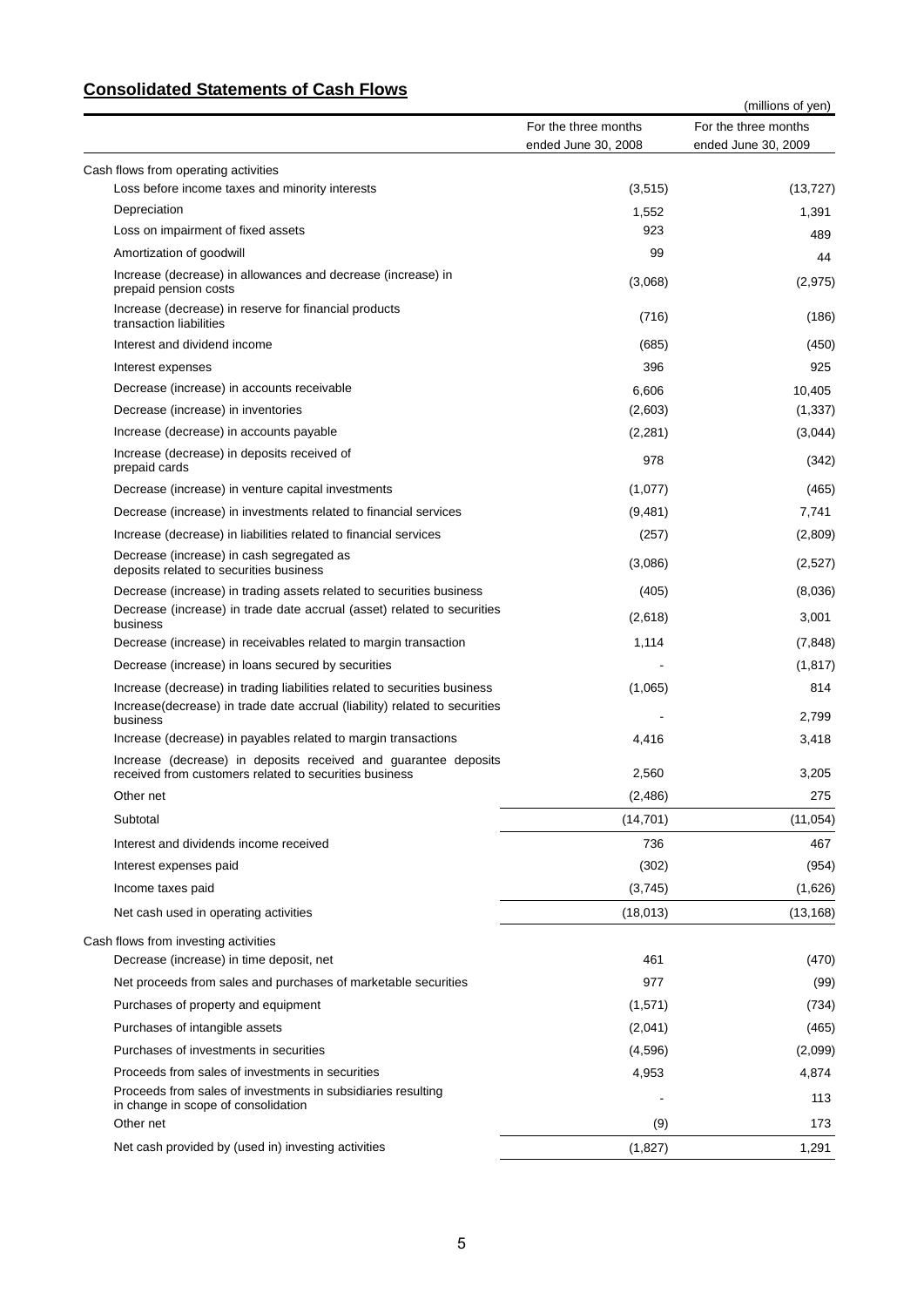|                                                              |                      | (millions of yen)    |
|--------------------------------------------------------------|----------------------|----------------------|
|                                                              | For the three months | For the three months |
|                                                              | ended June 30, 2008  | ended June 30, 2009  |
| Cash flows from financing activities                         |                      |                      |
| Increase (decrease) in short-term bank loans, net            | 5,500                | 4,737                |
| Cash dividends paid                                          | (1,261)              |                      |
| Other net                                                    | 208                  | (159)                |
| Net cash provided by financing activities                    | 4,447                | 4,577                |
| Effect of exchange rate changes on cash and cash equivalents | 93                   | (101)                |
| Net increase (decrease) in cash and cash equivalents         | (15, 300)            | (7,400)              |
| Cash and cash equivalents, at beginning                      | 59,200               | 33,882               |
| Cash and cash equivalents, at end                            | 43,900               | 26,482               |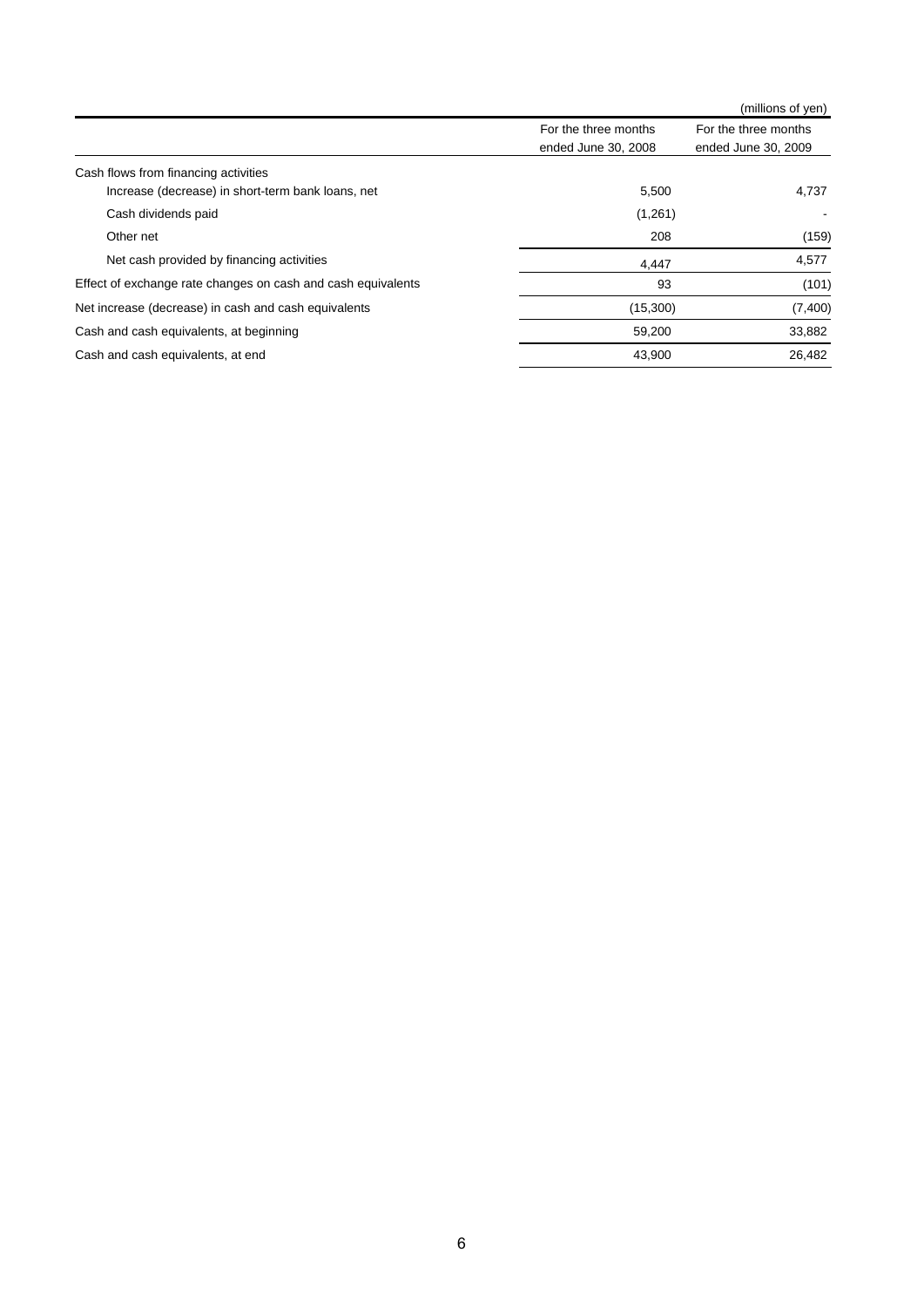# **Segment Information (Consolidated)**

## **Information by business segment**

|                               |                                |                                                 |                               |                             |         |                                 | (millions of yen)     |
|-------------------------------|--------------------------------|-------------------------------------------------|-------------------------------|-----------------------------|---------|---------------------------------|-----------------------|
|                               |                                | For the three months period ended June 30, 2008 |                               |                             |         |                                 |                       |
|                               | <b>IT</b> services<br>business | Financial<br>services<br>business               | <b>Securities</b><br>business | Prepaid<br>card<br>business | Total   | Elimination<br>and<br>corporate | Consolidated<br>Total |
| Operating revenue:            |                                |                                                 |                               |                             |         |                                 |                       |
| Outside customers             | 44,806                         | 865                                             | 4,791                         | 664                         | 51,128  |                                 | 51,128                |
| Inter-segment sales/transfers | 1,545                          | 0                                               |                               | 38                          | 1,586   | (1,586)                         |                       |
| Total                         | 46,352                         | 865                                             | 4,792                         | 703                         | 52,714  | (1,586)                         | 51,128                |
| Costs and expenses            | 44,633                         | 3,144                                           | 6,194                         | 635                         | 54,608  | 272                             | 54,881                |
| Operating income(loss)        | 1,718                          | (2, 278)                                        | (1,402)                       | 67                          | (1,894) | (1,859)                         | (3,753)               |

Notes: 1. The Group operates principally in four segments: IT services business, Financial services business, Securities business, Prepaid card business.  $\mathbb{R}^2$ 

| Segment                      | Major products and services                                                                   |
|------------------------------|-----------------------------------------------------------------------------------------------|
| IT services business:        | Software development, systems integration, facilities management, business process            |
|                              | outsourcing and other related services                                                        |
|                              | Computer and other product sales, engineering of intelligent buildings, intelligent buildings |
|                              | lease                                                                                         |
| Financial services business: | Investment in venture companies, investment in anonymous associations, real estate, equity    |
|                              | securities and others, management of investment trust                                         |
| Securities business:         | Securities business and other related services                                                |
| Prepaid card business:       | Issuance and settlement of prepaid cards, development and sales of card systems               |

2. Among costs and expenses, unallocated operating expenses in "Elimination and corporate" for the three months ended June 30, 2008 was the expenses of ¥3,366 million. The cost was management expenses for group companies incurred at CSK HOLDINGS CORPORATION.

|                               |                                                 |                                   |                               |                             |          |                  | (millions of yen)                 |
|-------------------------------|-------------------------------------------------|-----------------------------------|-------------------------------|-----------------------------|----------|------------------|-----------------------------------|
|                               | For the three months period ended June 30, 2009 |                                   |                               |                             |          |                  |                                   |
|                               | <b>IT</b> services<br>business                  | Financial<br>services<br>business | <b>Securities</b><br>business | Prepaid<br>card<br>business | Total    | and<br>corporate | Elimination Consolidated<br>Total |
| Operating revenue:            |                                                 |                                   |                               |                             |          |                  |                                   |
| Outside customers             | 35,553                                          | 538                               | 5,092                         | 686                         | 41,871   |                  | 41,871                            |
| Inter-segment sales/transfers | 1,021                                           | 0                                 | 3                             | 37                          | 1,063    | (1,063)          |                                   |
| Total                         | 36,574                                          | 539                               | 5,096                         | 723                         | 42,934   | (1,063)          | 41,871                            |
| Costs and expenses            | 35,890                                          | 13,366                            | 4,528                         | 657                         | 54,443   | 826              | 55,269                            |
| Operating income(loss)        | 684                                             | (12, 826)                         | 568                           | 66                          | (11,508) | (1,890)          | (13, 398)                         |

Notes: 1. The Group operates principally in four segments: IT services business, Financial services business, Securities business, Prepaid card business.

| <u>oura paomooo.</u>         |                                                                                                                                                     |  |  |  |  |
|------------------------------|-----------------------------------------------------------------------------------------------------------------------------------------------------|--|--|--|--|
| Segment                      | Major products and services                                                                                                                         |  |  |  |  |
| IT services business:        | Software development, systems integration, facilities management, business process<br>outsourcing and other related services                        |  |  |  |  |
|                              | Computer and other product sales, engineering of intelligent buildings, intelligent buildings<br>lease                                              |  |  |  |  |
| Financial services business: | Investment in venture companies, investment in anonymous associations, real estate, equity<br>securities and others, management of investment trust |  |  |  |  |
| Securities business:         | Securities business and other related services                                                                                                      |  |  |  |  |